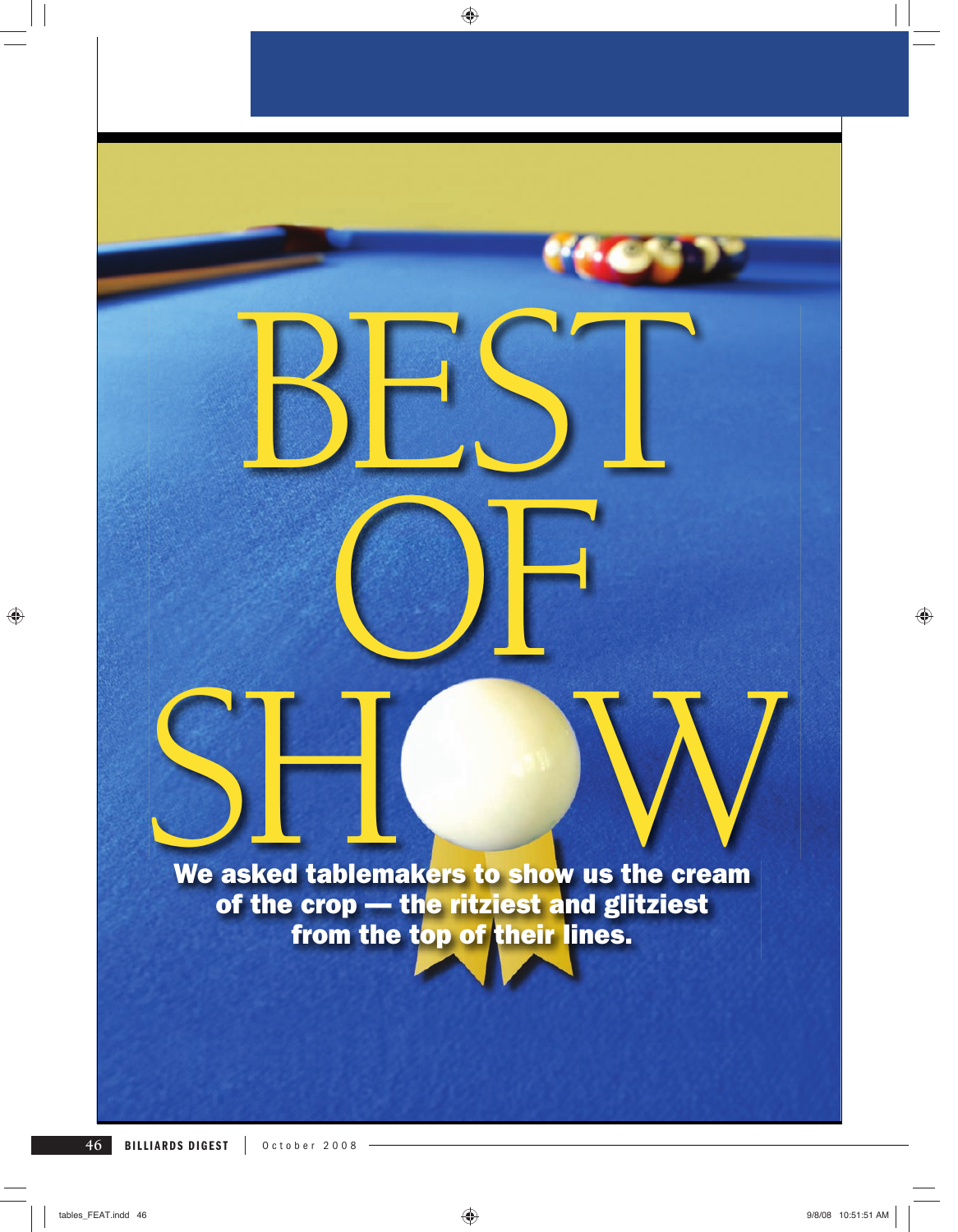### THE ISABELLA

Limited to a production run of just 30 tables, the Isabella by Brunswick Billiards is hand-built with the detail and craftsmanship that's only found in 18th century European collectibles. Fine features like Lapis inlays, mother-ofpearl rail sights, and exotic woods such as Karelian birch make the Isabella unique and elegant.

#### MSRP: \$39,999 www.brunswickbilliards.com (800) 336-8771

## THE JIM BEAM BLACK TABLE

The Jim Beam Black billiard table by Olhausen features American hardwood construction and customized Jim Beam rail sites and nameplate. The two-tone finish is in matte black and accented with white oak top rails — the same wood used for barrels for the aging of Jim Beam Bourbon.

#### MSRP: \$4,500 www.sportsfanproducts.com (800) 493-3408

### THE EDINBURGH

The Edinburgh by Presidential Billiards has a Bubinga wood cabinet, legs and rails carved out of solid Rhodesian Teak, and silver Celtic sights. Available in both 8- and 9-foot models, this table will be a unique addition to your castle.

MSRP: \$7,495 www.presidentialbilliards.com (866) 728-2253

## CARSTEN DINER POOL TABLE

The Carsten Diner Pool Table from A.E. Schmidt Billiards is a regulation pool table that can easily be converted into a fully functional dining table. Modern and elegant with clean lines and a simple design, the Carsten can be custom-made in a variety of woods and finishes.

MSRP: \$6,580 www.aeschmidtbilliards.com (800) 325-9676



### THE IMPERATOR

The Gabriels Hybrid Rail System, featured on the Imperator, is the latest evolution of a rail system designed specifically for high-end carom tables. The goal was to develop a rail that would be even more consistent to provide players with a perfect rebound time after time.

MSRP: \$10,995 www.english.loontjens.com

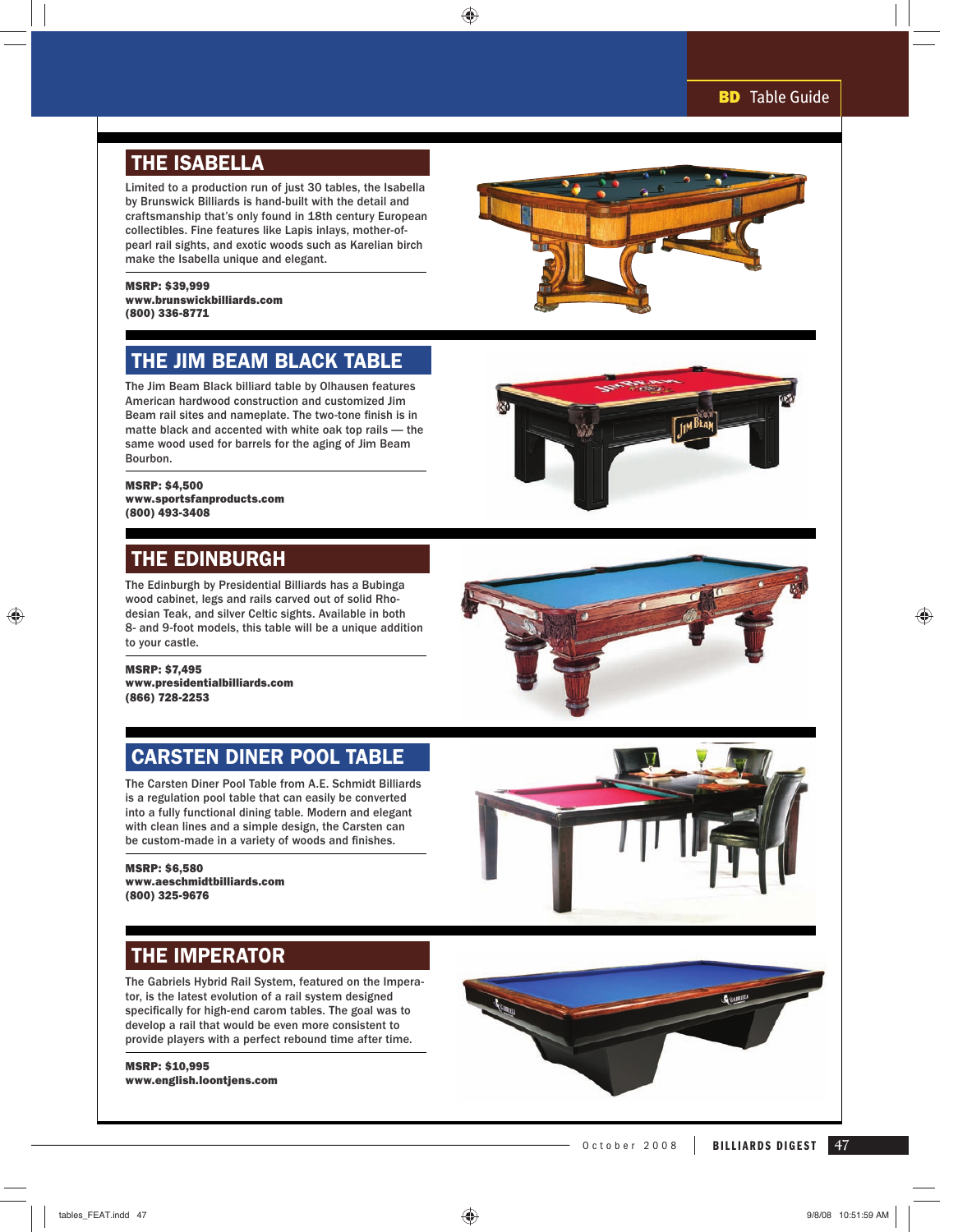

#### THE LEMIRE

Constructed with solid double beams made from genuine hardwood, the Lemire by Beringer offers unmatched durability. The table is made from 100-percent solid teak wood with hand-carved tear-drop legs.

MSRP: \$4,800 www.mrbilliard.com (800) 661-0106



## THE CORTEZ

The Cortez features strongly defined carved floor-to-slate legs and detailed hand carvings. It also offers Connelly Billiards' key elements like an oversized cabinet, 1 1/4" certified tournament slate, and the exclusive Connelly Rapid Rail, featuring four-rail bolt technology.

MSRP: \$11,995 www.connellybilliards.com (800) 861-8619



## THE ROYAL

The signature model of Thomas Aaron Billiards, the Royal features ornately carved rails and hand inlays. Exotic burls, hand-applied finish and tapered legs give this table a traditional elegance.

MSRP: \$4,995.00 www.thomasaaronbilliards.com (772) 692-3544



# DIAMOND PROFESSIONAL

Manufactured from beautiful and exotic Honduras Rosewood, the 9-foot Diamond Professional offers sturdy construction and high-quality playability. Pro-Cut pockets, Artemis Intercontinental No. 66 cushion rubber and Simonis 860 Cloth are standard features on the Diamond Pro.

MSRP: \$7,500 www.diamondbilliardproducts.com (812) 288-7665

### THE WINSTON

From Legacy Billiards, the Winston possesses an enduring elegance that will last a lifetime. With exquisite burl inlays and a 1 1/2-inch American Maple cabinet, this classic is available in mahogany — both traditional or burnished and nutmeg finishes.

MSRP: \$3,999 www.legacybilliards.com (901) 854-1502